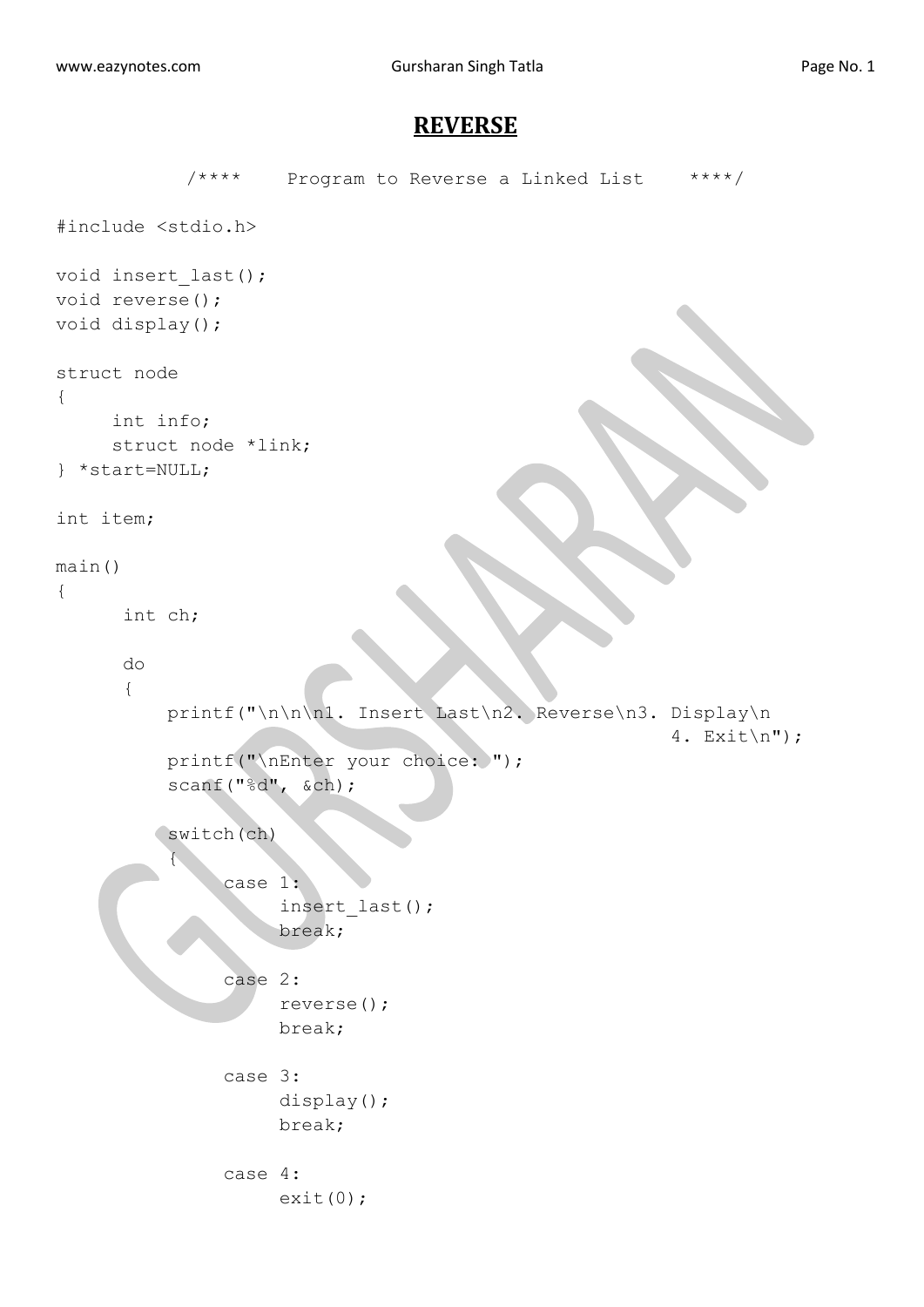```
 default:
                    printf("\n\nInvalid choice: Please try again.\n");
 }
       } while (1);
} 
void insert_last()
{
     struct node *ptr;
     printf("\n\nEnter item: ");
     scanf("%d", &item);
     if (start == NULL)
     {
          start = (struct node *)malloc(sizeof(struct node));
          start->info = item;
          start->link = NULL;
     }
     else
     {
          ptr = start;
           while (ptr->link != NULL)
                ptr = ptr->link; ptr->link = (struct node *)malloc(sizeof(struct node));
           ptr = ptr->link;
          ptr->info = item;
          ptr->link = NULL;}
     printf("\nItem inserted: %d\n", item);
}
void reverse()
{
     struct node *ptr = start, *prev = NULL, *rev;
      while (ptr != NULL)
      {
            rev = prev;
            prev = ptr;
            ptr = ptr->link;
            prev->link = rev;
      }
```